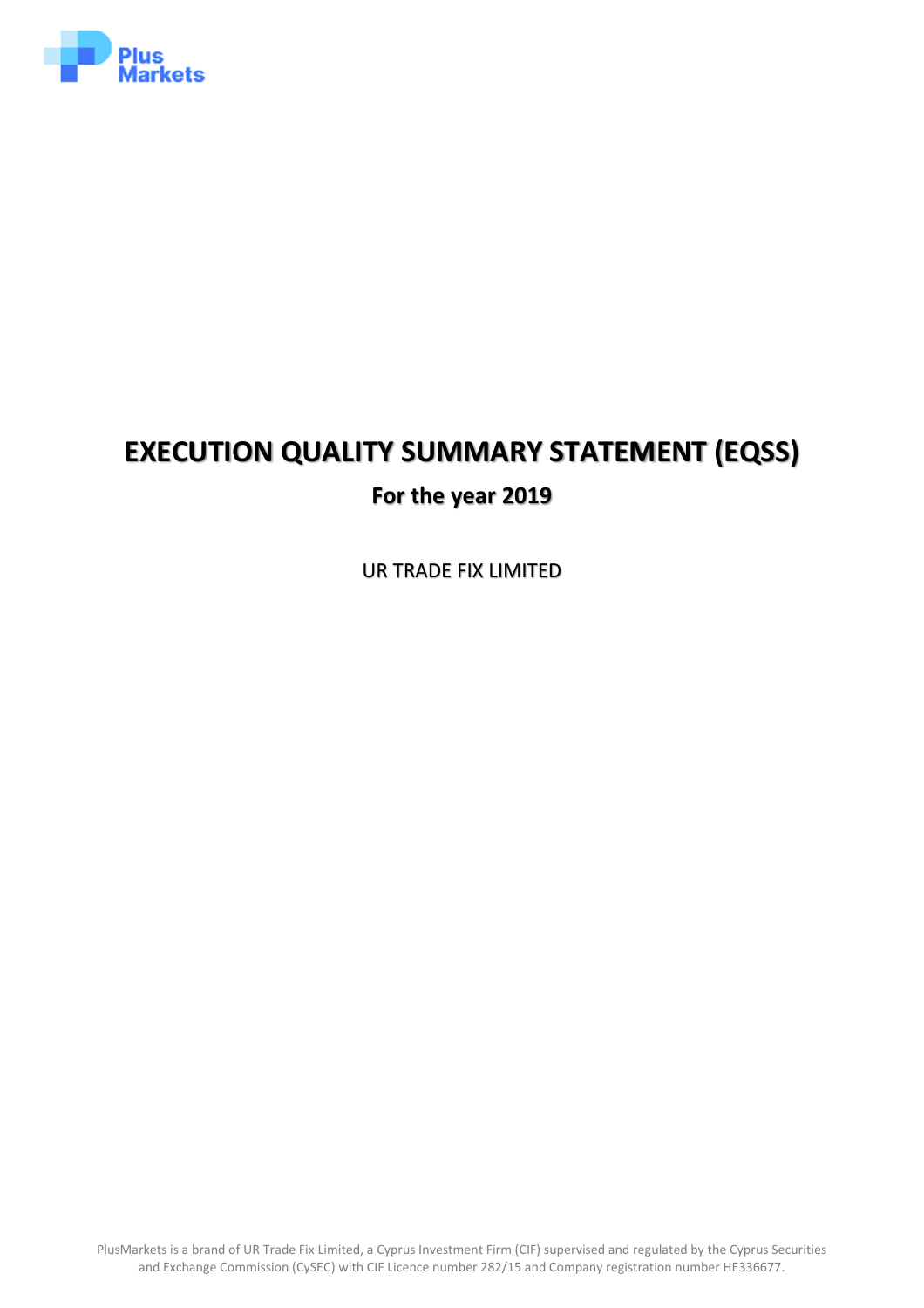

## **1. Scope of the document**

The Execution Quality Summary Statement (hereinafter "**the EQSS**") is a statement that UR Trade Fix Limited (hereinafter "the Company"), an Investment Firm authorised and regulated by the Cyprus Securities and Exchange Commission with Licence Number 282/15, is required to disclose to its clients under Commission Delegated Regulation (EU) 2017/576 of 8<sup>th</sup> June 2016 (hereinafter "RTS 28") supplementing Directive 2014/65/EU of the European Parliament and of the Council, regarding regulatory technical standards for the annual publication by investment firms of information on the identity of execution venues and on the quality of execution.

The EQSS is a summary of the analysis and conclusions the Company drew from its detailed monitoring of the quality of execution obtained on the execution venues where it executed all client orders during the year 2019, covering a full year cycle (hereinafter "the Year Under Review").

The Company urges its clients and/or potential clients to read the EQSS carefully as it discloses information on how the Company executes orders when operating under the STP model in relation to the Asset Class of CFDs.

The EQSS along with the accompanied tables will remain on the Company's website for a minimum period of two (2) years, following their publication on the website.

#### **2. Relative Importance of Execution Factors during the year under review**

Under the relevant regulatory framework, the Company considers the following execution factors when assessing the quality of execution:

- Price;
- Cost;
- Speed of execution;
- Likelihood of execution;
- Likelihood of settlement;
- Size of order;
- Market impact;
- Nature of order.

For details on how each factor is assessed when executing clients' orders, please refer to the Company's Best Interest and Order Execution Policy.

During the year under review, the Company offered services to the following categories of clients:

#### **a. Retail Clients**

For these clients, the Company by virtue of the applicable regulatory framework is required to provide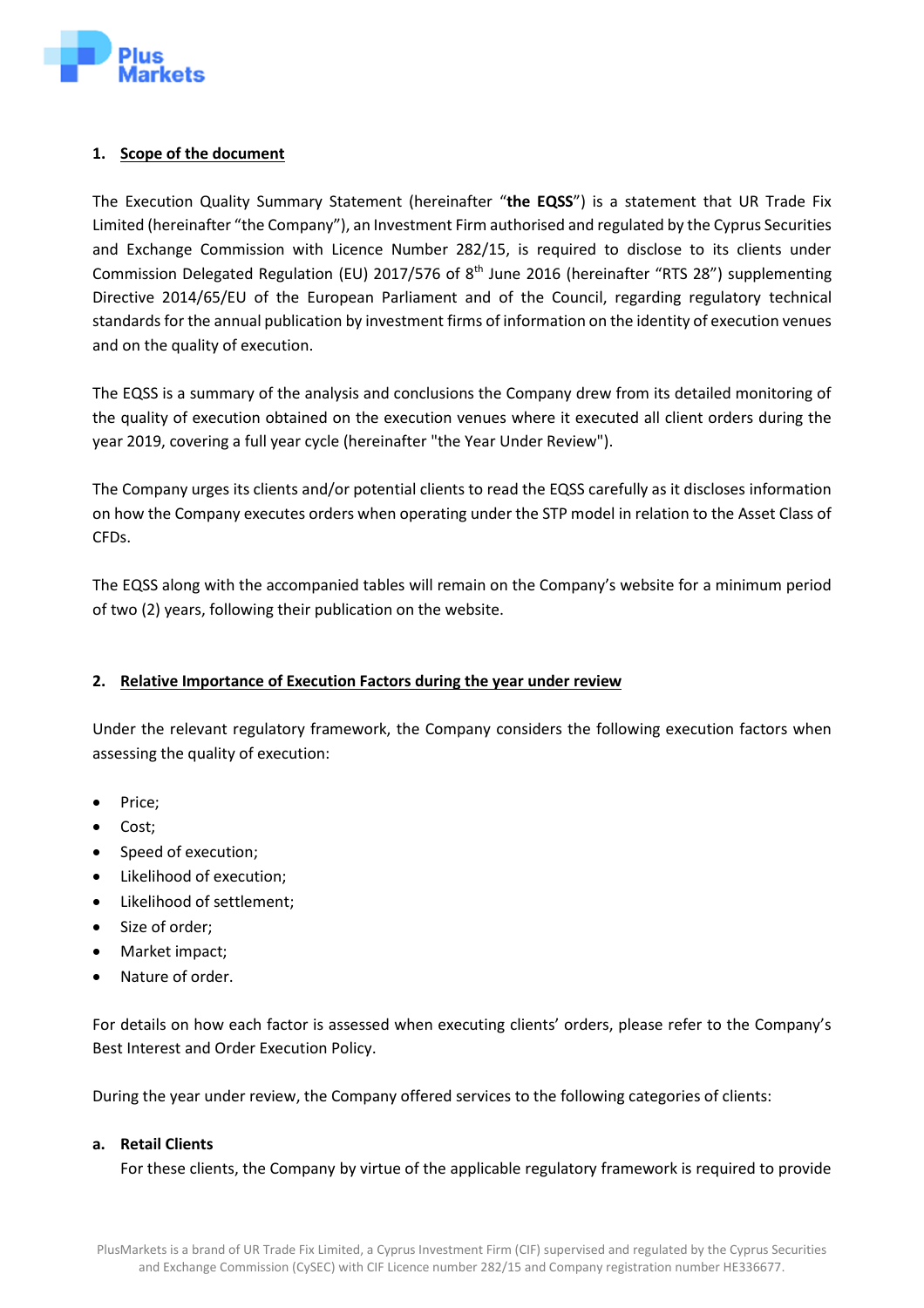

best execution in accordance with total consideration whereby total consideration represents the price of the Financial Instrument and the costs related to execution, which include all expenses incurred by the client which directly related to the execution of the Order, including execution venue fees, clearing and settlement fees and any other fees paid to third parties involved in the execution of the order, as applicable.

# **b. Professional Clients (***including per-se Professional and elective Professionals***)**

The Company during the Year Under Review established business relationship with a small number of clients that fall under this category. In this respect, the Company has in place appropriate execution arrangements to offer services to such clients, placing emphasis on price and execution costs, aligning its execution arrangements for these clients as those applicable to Retail clients (*as referred to in point (a) above*).

Note: Clients who as per the Company's 'Client Categorisation Policy' were classified as Retail Clients and Professional Clients, are falling under the scope of RTS 28, while Eligible Counterparties do not. During the Year Under Review, the Company did not establish any business relationship with any Eligible Counterparty.

## **3. Execution Venues during the Year Under Review**

| No. | <b>Name of Execution Venue</b><br>(LEI)                 | <b>Country of</b><br><b>Establishment</b> | Commencement<br>date of the business<br>relationship with<br>the Company | End date of the<br>business relationship<br>with the Company |
|-----|---------------------------------------------------------|-------------------------------------------|--------------------------------------------------------------------------|--------------------------------------------------------------|
| 1   | <b>Delwyn Trading Limited</b><br>213800Q1YQL328N3WO90   | <b>Belize</b>                             | 01.08.17                                                                 | 14.05.2019                                                   |
| 2   | <b>GBE Brokers Limited</b><br>213800GTHAE44SHT4L77      | Cyprus                                    | 30.06.16                                                                 |                                                              |
| 3   | <b>Up Trend Limited</b><br>213800GTHAE44SHT4L77         | <b>Bulgaria</b>                           | 15.05.2019                                                               | 17.09.2019                                                   |
| 4   | <b>Tample Capital (PTY) LTD</b><br>213800GTHAE44SHT4L77 | South Africa                              | 16.09.2019                                                               | $\overline{\phantom{a}}$                                     |

The Company's Execution Venues during the Year Under Review were:

The Company maintains close links or common ownership structure with two (2) of the above-mentioned execution venues used to execute client orders; Delwyn Trading Limited and Tample Capital (PTY) LTD.

#### **4. Change of Execution Venues during the Year Under Review**

During the year under review the Company changed in its execution venues as per the above table.

# **5. Conflicts of interest**

The Company maintains close links or common ownership structure with the execution venue Delwyn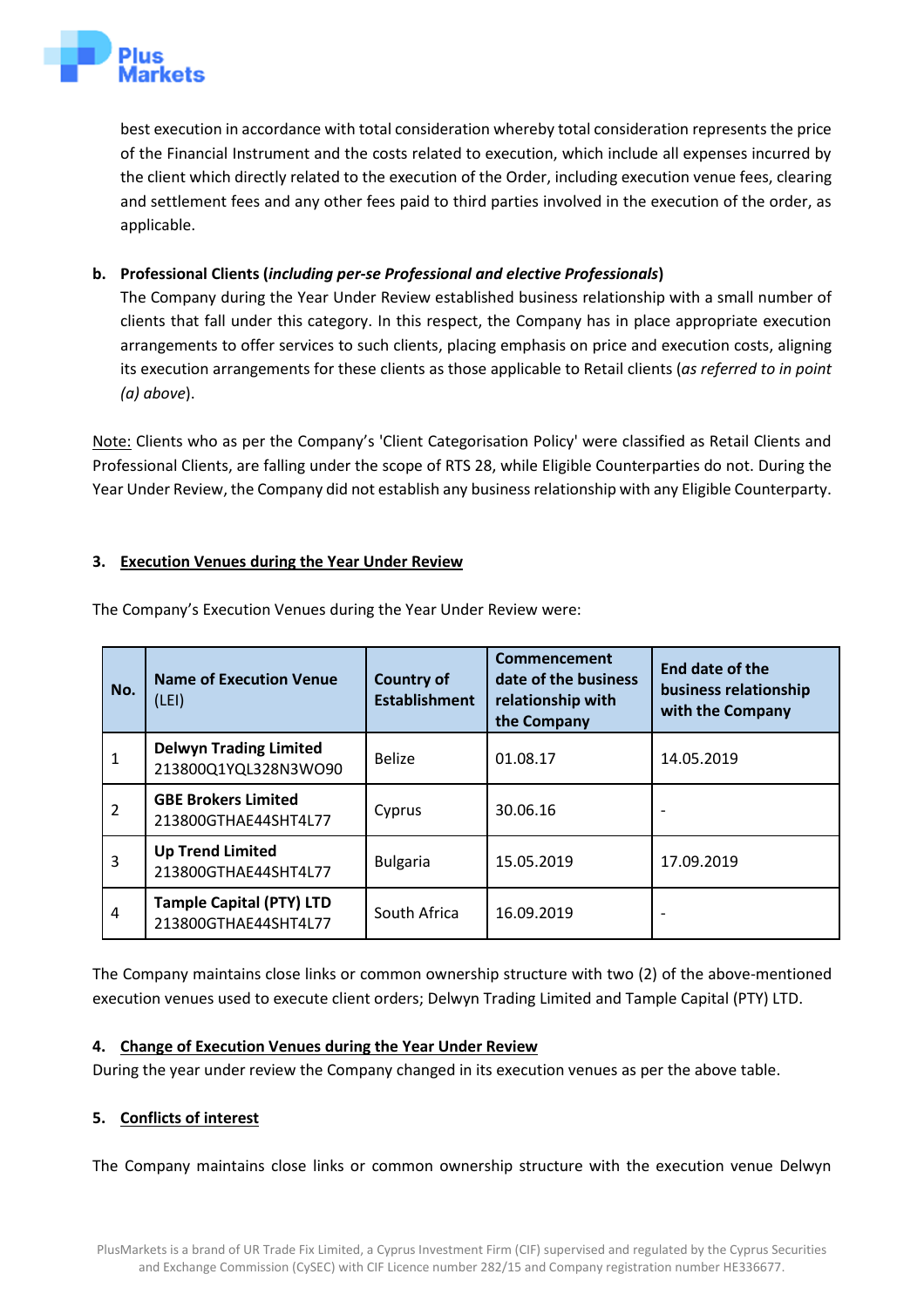

Trading Limited and Tample Capital (PTY) LTD. However, the Company has in place sufficient safeguards against any potential conflicts of interest.

It should be noted that, during the Year Under Review, the Company had agreements in place with execution venues to ensure that the Company complies with the relevant laws and regulations, including but not limited to the Negative Balance Protection requirement, regarding stop-out levels and leverages.

## **6. Payments or non-monetary benefits (made or received) to/by Execution Venues**

During the Year Under Review the Company's arrangements with its liquidity providers stipulated that the Company does not receive any monies or non-monetary benefits from the liquidity providers for the execution of clients' orders. The Company pays its liquidity providers a fee based on trading volume that does not create a conflict of interest.

The Company generates its revenues from commissions paid by its clients upon initiating a trading order. The Company's costs and charges are listed on the Company's website.

## **7. Data and Tools relating to the quality of Execution**

During the year under review, the Company's Head of Brokerage Department employed a number of both manual and automatic tools for monitoring the data relating to the quality of execution, particularly with regards to the below dimensions:

- a. Evaluating the Company's execution venue(s) in accordance to the following:
	- Pricing Frequency (price updates in real time);
	- Speed of execution;
	- Frequency and duration of price freezing;
	- Pricing transparency;
	- Slippage frequency etc.
- b. Price Fairness:

i.e. comparing independent prices relayed by all its execution venues and with other independent market data providers

c. Technological prowess of Company systems

i.e. monitoring the responsiveness of Company's interface (e.g. lag, integration with the IT systems of the execution venues etc.).

#### **8. Reviews of Execution Monitoring - Control Functions**

The Company's Head of Brokerage Department performs manual and automatic evaluation process described above (*please refer to Section 7*) and if further actions are required, he liaises with the Company's Senior Management.

The Company's control functions (Compliance and Internal Audit) scrutinise the monitoring procedure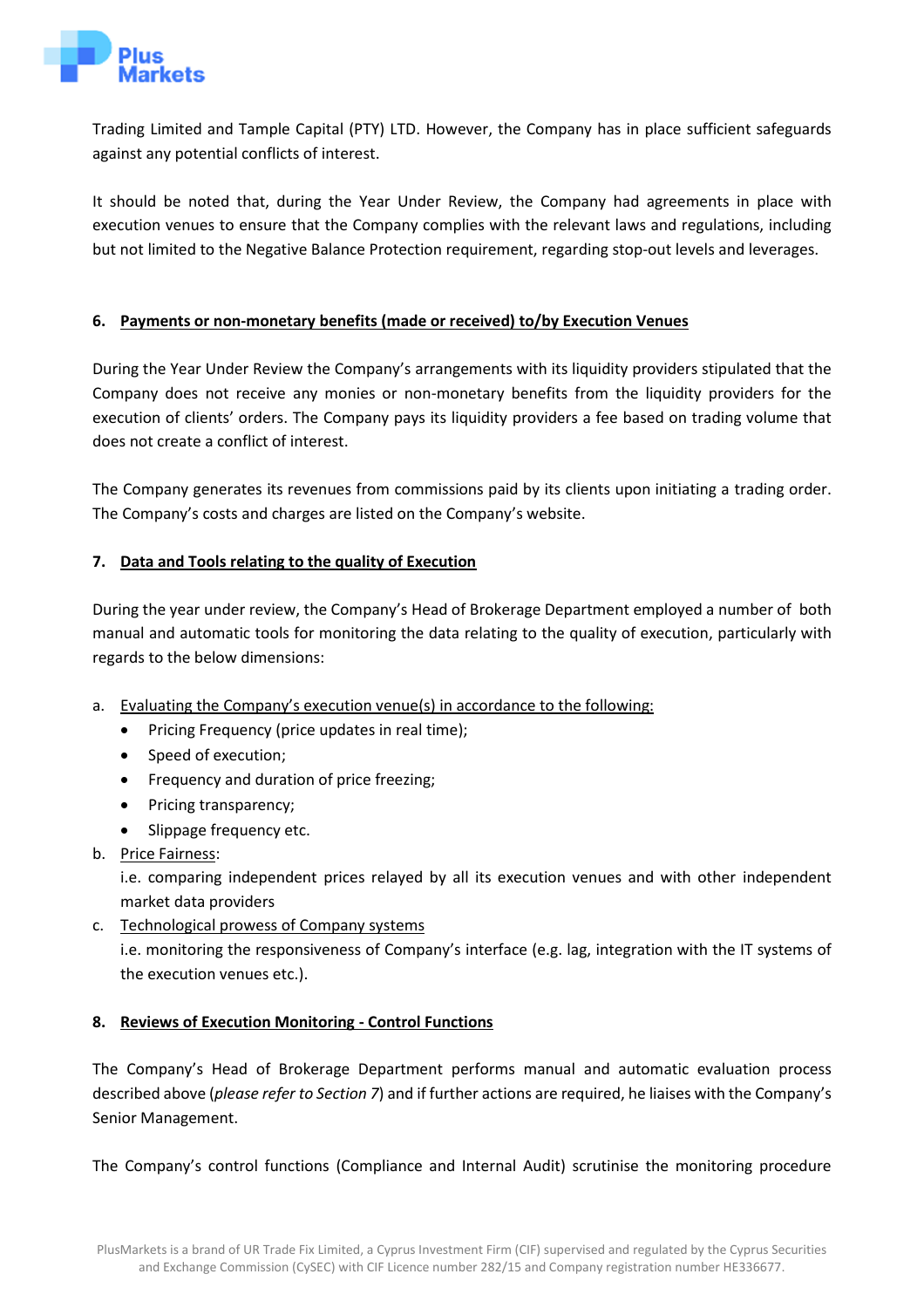œts

conducted by the Brokearge Department and any actions taken by the Company's Senior Management. Any findings identified by the Company's control functions are presented to the Company's Board of Directors at least annually, for further scrutiny and actions.

# **9. Execution Venues Report**

The information presented below refers to the top five (5) execution venues in terms of trading volumes used by the Company for executing the orders of Retail and Professional Clients, under the STP model. The information refers to the Asset Class of CFDs for the year 2019.

## **Table 1: Retail Clients**

| <b>Class of Instrument</b>                                                               | <b>Contracts for difference (CFDs)</b>                                                   |                                                                                          |                                    |                                          |                                     |  |
|------------------------------------------------------------------------------------------|------------------------------------------------------------------------------------------|------------------------------------------------------------------------------------------|------------------------------------|------------------------------------------|-------------------------------------|--|
| <b>Notification if &lt; 1 average</b><br>trade per business day in<br>the previous year  | N                                                                                        |                                                                                          |                                    |                                          |                                     |  |
| Top five execution venues<br>ranked in terms of trading<br>volumes (descending<br>order) | <b>Proportion of</b><br>volume<br>traded as a<br>percentage of<br>total in that<br>class | <b>Proportion of</b><br>orders<br>executed as<br>percentage of<br>total in that<br>class | Percentage<br>of passive<br>orders | Percentage<br>of<br>aggressive<br>orders | Percentage<br>of directed<br>orders |  |
| <b>Delwyn Trading Limited,</b><br>213800Q1YQL328N3WO90                                   | 57.97%                                                                                   | 48.70%                                                                                   | 0%                                 | 100%                                     | 0%                                  |  |
| Up Trend Limited,<br>5299009HLC6H9JQPNI29                                                | 13.85%                                                                                   | 25.87%                                                                                   | 0%                                 | 100%                                     | 0%                                  |  |
| Tample Capital (PTY) LTD,<br>3789005A2896F0159F61                                        | 28.18%                                                                                   | 25.43%                                                                                   | 0%                                 | 100%                                     | 0%                                  |  |
| <b>GBE Brokers Limited,</b><br>213800GTHAE44SHT4L77                                      | 0%                                                                                       | 0%                                                                                       | 0%                                 | 0%                                       | 0%                                  |  |

# **Table 2: Professional Clients**

| <b>Class of Instrument</b>                                                               | <b>Contracts for difference (CFDs)</b>                                                   |                                                                                          |                                    |                                          |                                     |
|------------------------------------------------------------------------------------------|------------------------------------------------------------------------------------------|------------------------------------------------------------------------------------------|------------------------------------|------------------------------------------|-------------------------------------|
| <b>Notification if &lt; 1 average</b><br>trade per business day in<br>the previous year  | N                                                                                        |                                                                                          |                                    |                                          |                                     |
| Top five execution venues<br>ranked in terms of trading<br>volumes (descending<br>order) | <b>Proportion of</b><br>volume<br>traded as a<br>percentage of<br>total in that<br>class | <b>Proportion of</b><br>orders<br>executed as<br>percentage of<br>total in that<br>class | Percentage<br>of passive<br>orders | Percentage<br>of<br>aggressive<br>orders | Percentage<br>of directed<br>orders |